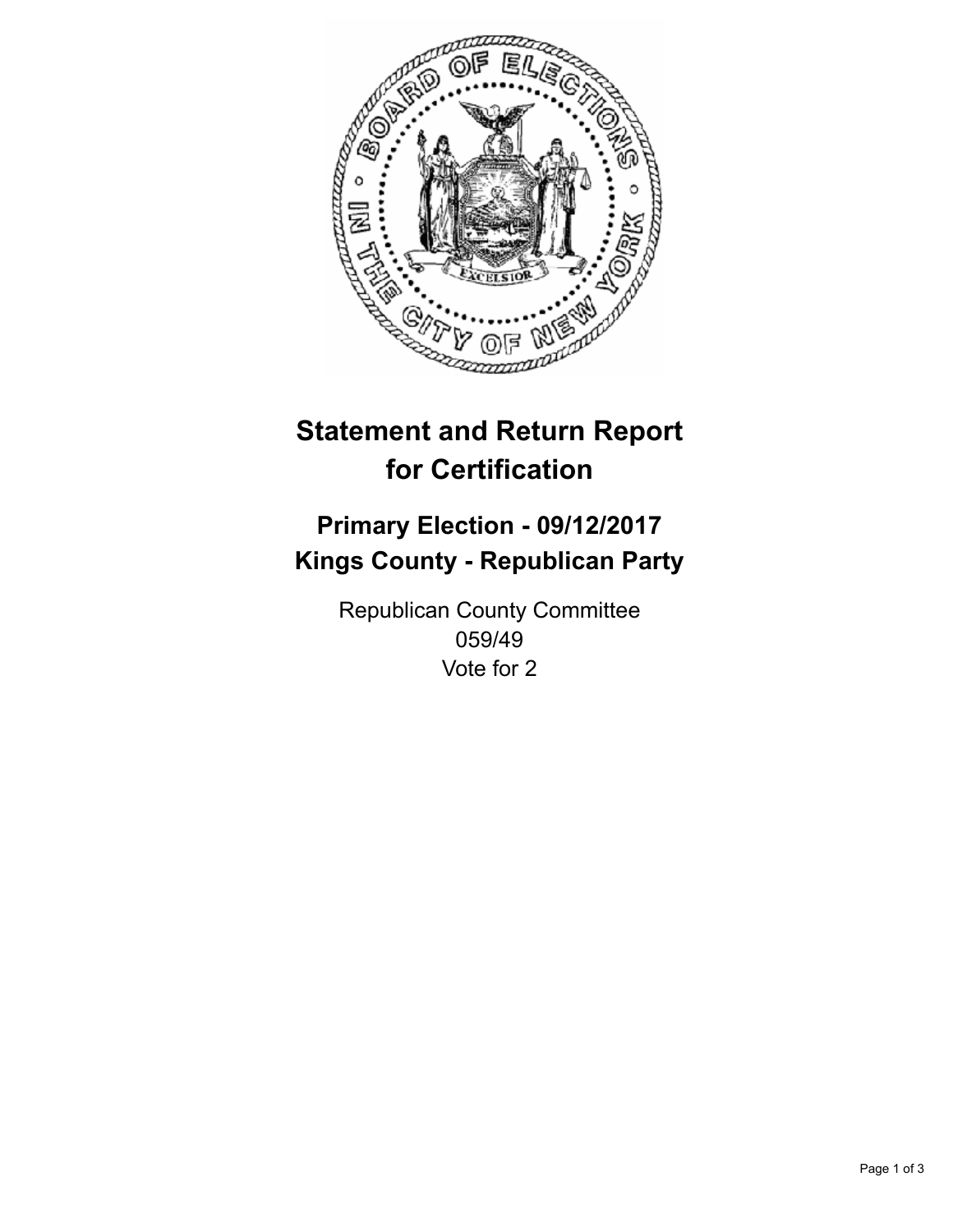

## **Assembly District 49**

| <b>PUBLIC COUNTER</b>                                    | 24 |
|----------------------------------------------------------|----|
| <b>MANUALLY COUNTED EMERGENCY</b>                        | 0  |
| ABSENTEE / MILITARY                                      | 3  |
| AFFIDAVIT                                                | 0  |
| <b>Total Ballots</b>                                     | 27 |
| Less - Inapplicable Federal/Special Presidential Ballots | 0  |
| <b>Total Applicable Ballots</b>                          | 27 |
| ABDUL L. MUNAWAR                                         | 3  |
| <b>SHABBIR SHAH</b>                                      | 5  |
| <b>ROSE GERACE</b>                                       | 9  |
| <b>Total Votes</b>                                       | 17 |
| Unrecorded                                               | 37 |